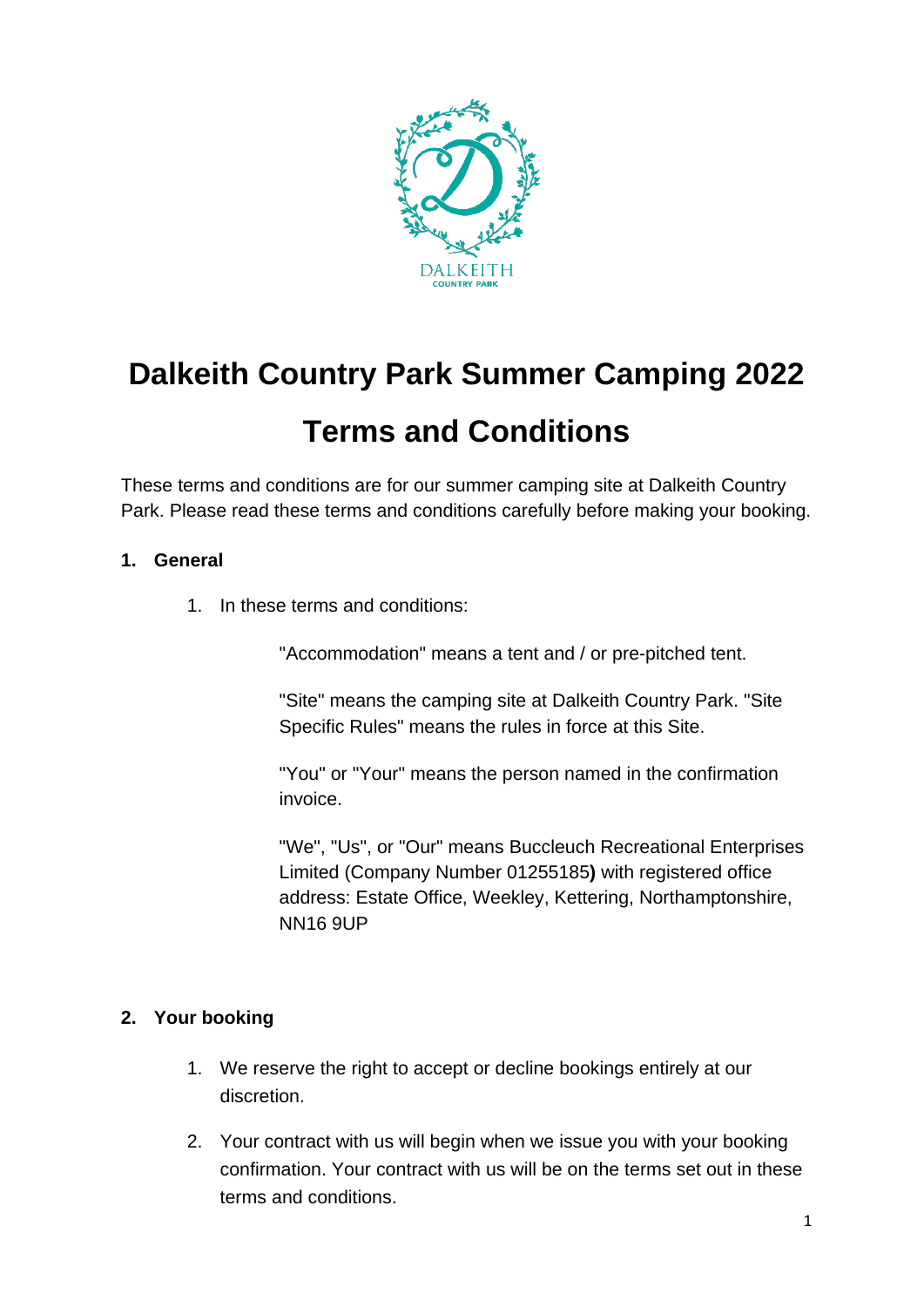- 3. All bookings are formally confirmed when we issue you with your confirmation invoice. Your confirmation invoice will set out the Accommodation you have booked, the dates of your booking, and the total amount paid for your booking. We will issue you with your confirmation invoice by email or, if requested, by post.
- 4. You, as the person making the booking, will be responsible for all members of your party. You, as the person in charge of your party, must be at least 18 years old at the time of booking.
- 5. Children under the age of 18 must be accompanied by an adult.
- 6. We can only discuss your bookings (including any changes) with you, we cannot discuss the booking with another member of your party unless you give express consent for us to do so.

# **3. Paying for your accommodation**

- 1. You must pay us the total amount payable for your booking at the time of booking.
- 2. We will not accept payment by cheque.
- 3. Promotional offers will only be applied if they are valid and quoted at the time of booking. Promotional offers cannot be combined, nor can they be used retrospectively to apply to existing bookings. In addition, we reserve the right to change or withdraw a promotional offer at any time by amending or removing details of these offers from the relevant sections of our website.

# **4. Pricing for our Accommodation**

1. We periodically review and amend the prices we charge for our Accommodation. For the most up to date pricing information, please check the section of our website relating to camping. We will confirm the price of your Accommodation at the time you make your booking and in your confirmation invoice.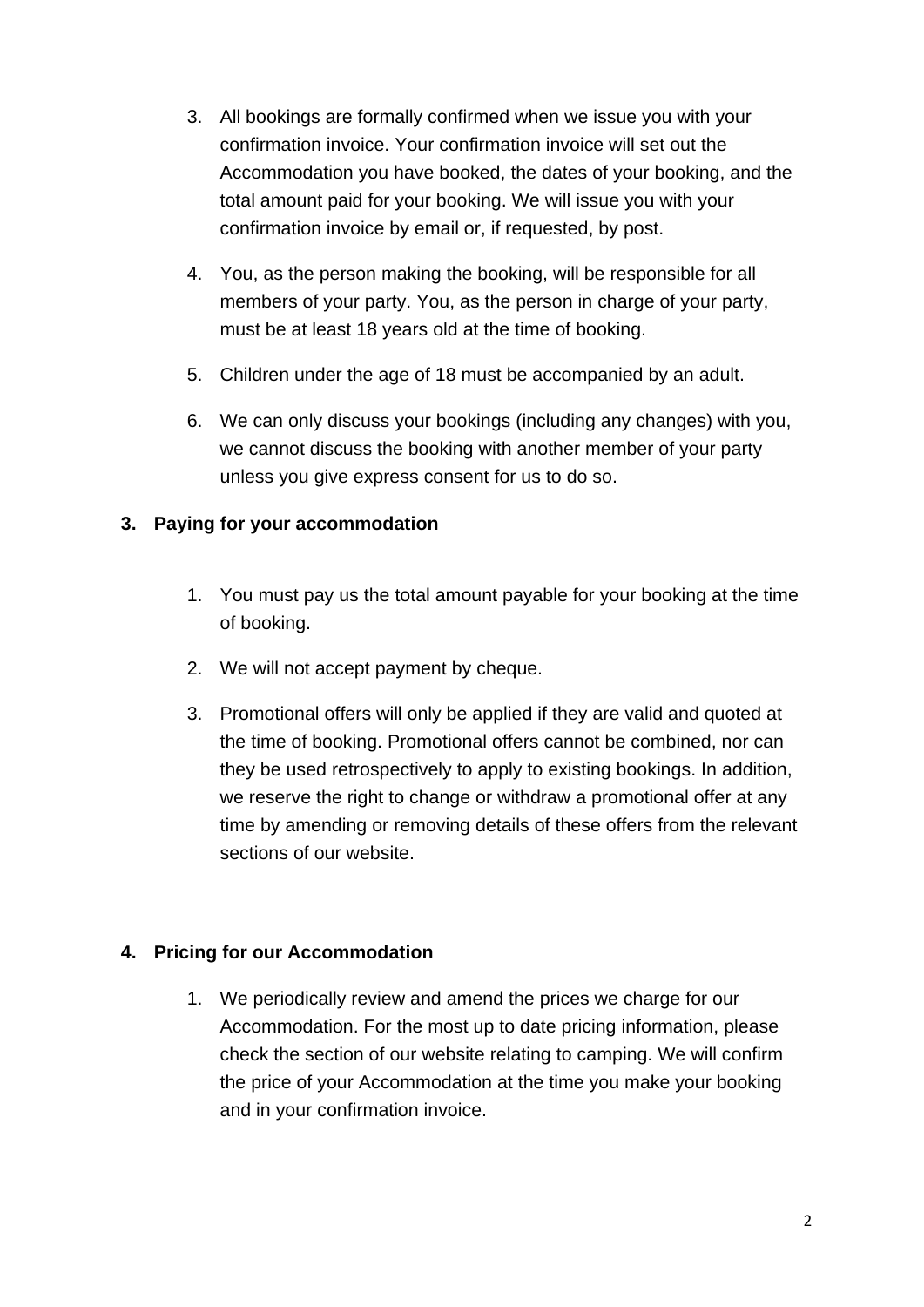- 2. All prices given in our brochures, by telephone, on our website or in any leaflets relating to the Site include VAT. If the VAT rates change, we reserve the right to change our prices accordingly.
- 3. All prices given in our brochures, by telephone, on our website or in any leaflets relating to the Site include any charges for water, gas, and electricity, that may be applicable to the Accommodation selected.

# **5. If you want to cancel your booking**

- 1. Your Accommodation booking is a contract for the provision of leisure services on a specific date or dates and this means that you do not have a statutory right to change your mind and cancel the contract. We do, however, offer you the right to cancel your contract subject to the provisions of this Section 5.
- 2. If you wish to cancel a confirmed booking, you must let us know by email as soon as possible and, in any event, prior to the first day of your booking. Your booking will be cancelled with effect from the day we receive your email or written notification, subject to us deducting cancellation charges as set out in Section 5.3 below.
- 3. Our cancellation charges are calculated according to the time between when we receive notification from you that you wish to cancel your booking and the start of your booking. Our cancellation charges are set out in the table below:

| No. of days prior to booking start date | <b>Cancellation charge</b>         |
|-----------------------------------------|------------------------------------|
| More than 30 days                       | Administration fee of £15          |
| 14 - 30 days                            | 50% of the total booking<br>charge |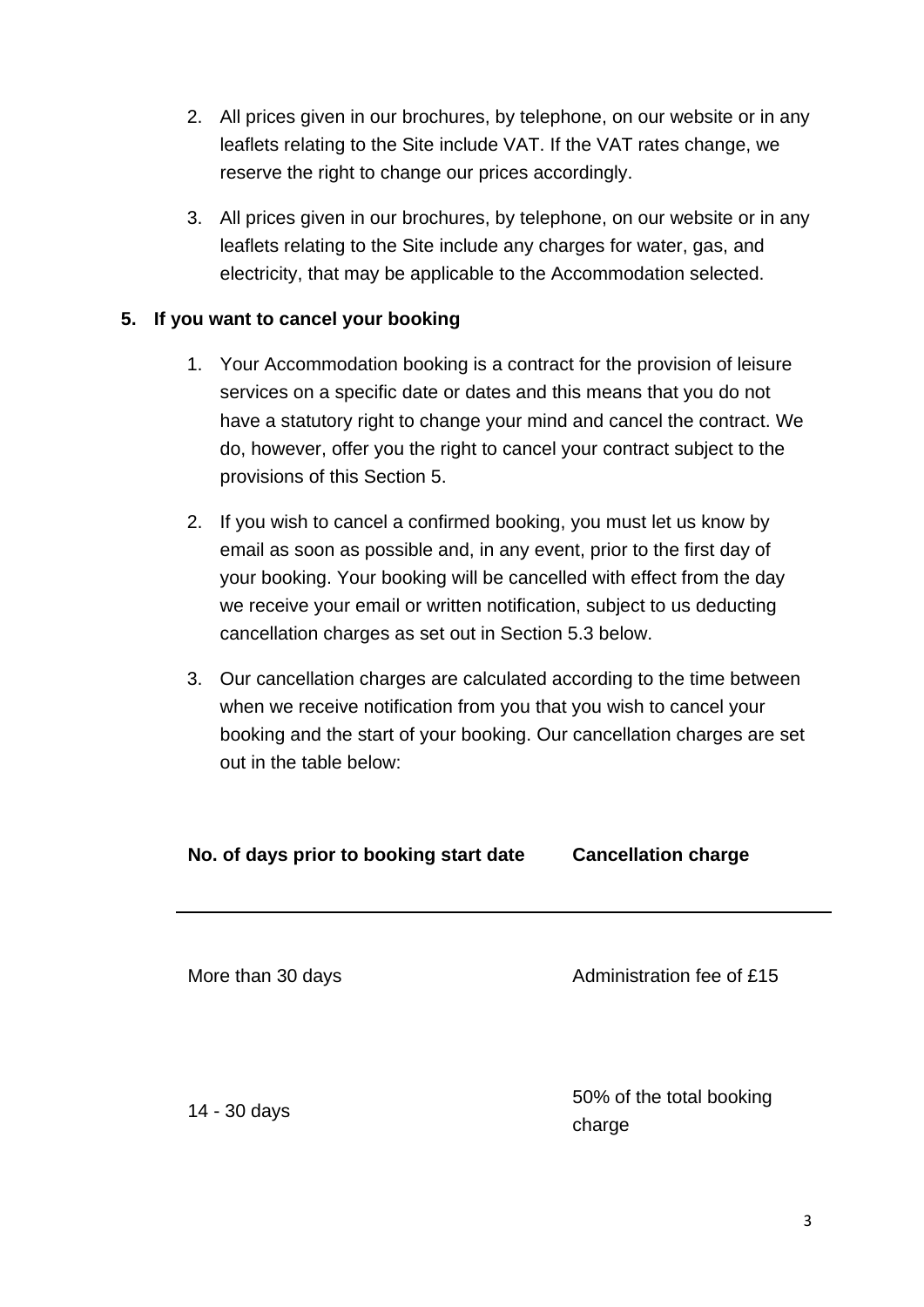Less than 14 days or after the booking start date

100% of the total booking charge

4. If you cancel your booking after the booking start date, we will not issue any refund for any remaining nights of your booking. For the avoidance of doubt, this includes where you cancel your booking for any reason outside of your reasonable control, including without limitation, inclement weather and illness. You may wish to consider buying holiday insurance to compensate you in these circumstances.

#### **6. If you want to change your booking**

- 1. If you want to change any detail of your confirmed booking you must let us know by email or in writing as soon as possible. This includes details such as the number of pitches, the number of guests and the size of your Accommodation.
- 2. Whilst we will do our best to accommodate you, we cannot guarantee that we will be able to meet any request for changes.
- 3. If we do change your booking, you will be charged an administration fee of £15 to cover the costs we incur in making the change to your booking. You must also pay us any additional accommodation costs due as a result of the change - we will confirm the amount of any additional accommodation costs due at the time we change your booking. If your accommodation costs are lower as a result of the change we will refund you the difference at the time we change your booking, after deducting the administration fee referred to above.

#### **7. If we need to change or cancel your booking**

1. We do not expect to have to make changes to your booking, however sometimes problems happen, and bookings have to be changed or cancelled. We will only change or cancel your booking: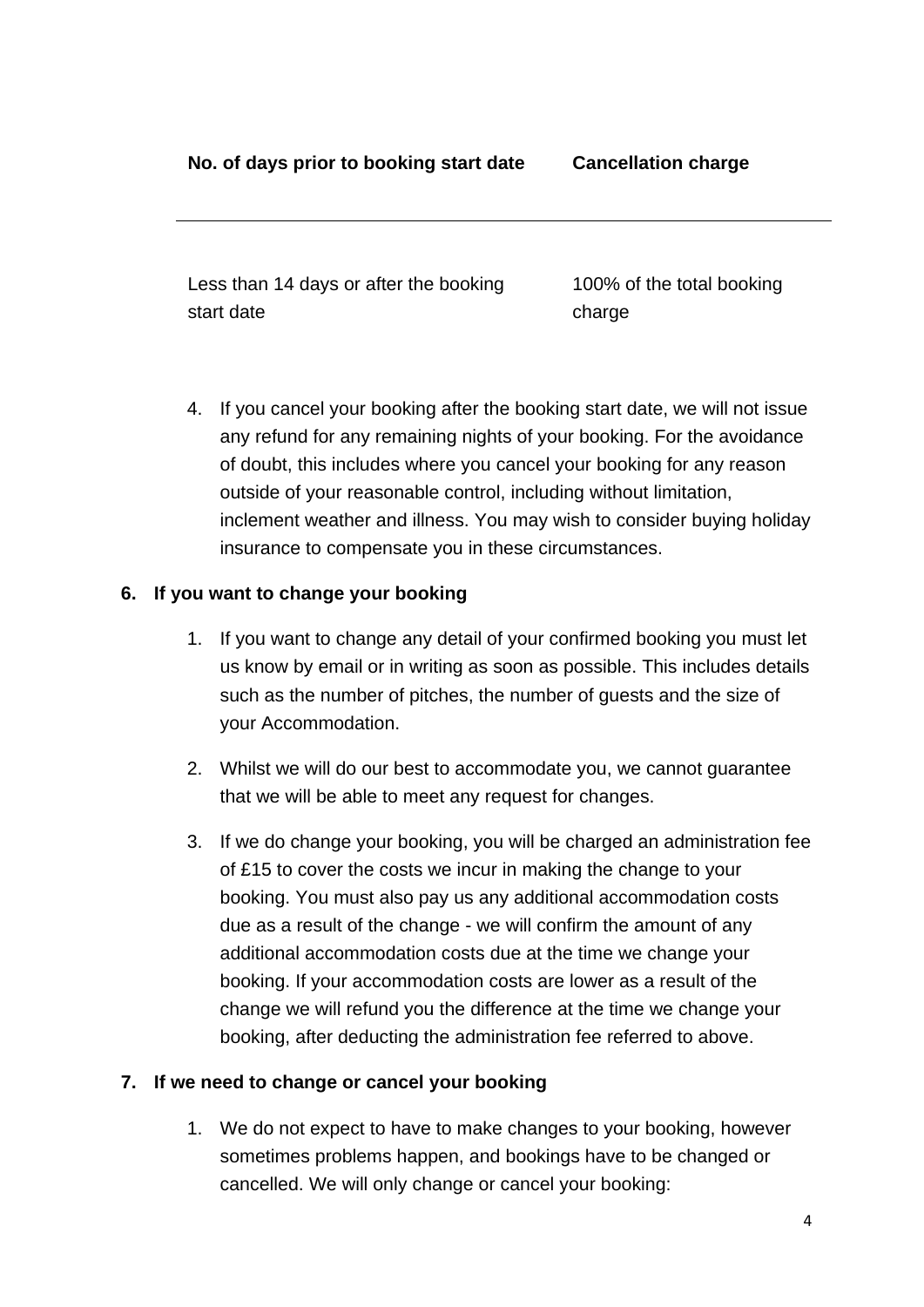- 1. if necessary to perform or complete essential remedial or refurbishment works; or
- 2. for other reasons unforeseen at the time you made your booking which are beyond our reasonable control. This may include occasions where the Accommodation becomes inaccessible due to a Meteorological Office Severe Weather Warning or other severe weather event.
- 2. If we do need to change or cancel your booking for the reason set out in Section 7.1.1, we will do our best to offer you a suitable alternative booking. If we are not able to offer you a suitable alternative, or if you do not accept the alternative we offer, the booking will be deemed cancelled and we will refund you the total amount you have paid us for the booking.
- 3. If we do need to change or cancel your booking for the reasons set out in Section 7.1.1, we will only be responsible for foreseeable losses that you suffer as a result of that change or cancellation and we will not be responsible for any unforeseeable losses you suffer as a result of that change or cancellation. A loss is foreseeable if it is an obvious consequence of our change or cancellation of your booking or if it was contemplated by you and us at the time we entered into this contract.
- 4. If we do need to change or cancel your booking in line with 7.1.2 because it becomes impossible to deliver the booking due to unforeseen events beyond our reasonable control, we will do our best to offer you a suitable alternative booking for either the same dates or alternative dates. If you do not accept the alternative we offer, the booking will be deemed cancelled and no refund of any amounts paid will be offered.
- 5. It is a condition of your booking that you obtain appropriate travel insurance for all members of your group. This should ideally cover illness, cancellation and injuries during your stay.

# **8. Special requests**

1. Special requests must be requested at the time of booking. Whilst we will do our best to accommodate you, we cannot guarantee that we will be able to meet any request.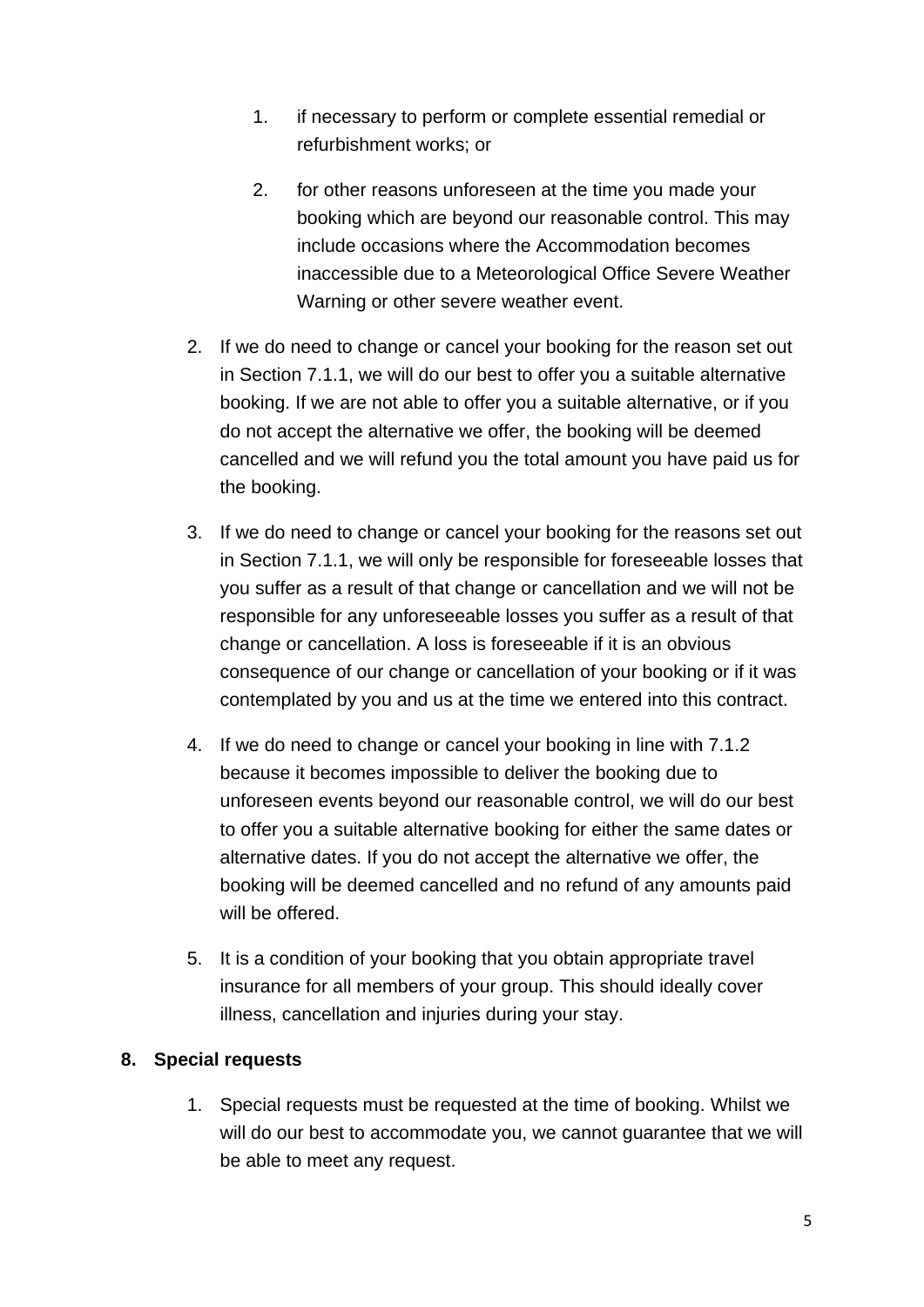# **9. Group bookings**

- 1. Group bookings can only be accepted from organised groups. Bookings for all groups, including large family or friend groups, must be notified to us and approved by us at the time of booking. Our Site is not suitable for stag, hen or birthday parties. If you want to use the Site for such a group, you must contact us and tell us prior to booking and obtain our prior agreement to any such use.
- 2. Group bookings may only be made by emailing the booking office and cannot be made online.
- 3. Our Site has additional rules and practical requirements for group bookings, which may be made available on our website or otherwise communicated to you. Please ensure that you understand these rules and practical requirements before making any group booking.
- 4. Please note that if you fail to comply with our rules on group bookings as set out in this Section 9 we may need to exercise our rights under Section 14 ("Our right to evict").

# **10. Visitor standards and behaviour**

- 1. Site Specific Rules are available on the camping section of our website and are provided with confirmations of booking. You will also be provided with Site Specific Rules on arrival at the Site. Site Specific Rules contain important information about your stay with us. Please ensure that you and your party read the Site Specific Rules carefully prior to booking and on arrival.
- 2. Each Accommodation shall be at least 6 metres from any other Accommodation. In exceptional circumstances where more than one Accommodation is allowed on a pitch, they must be at least 3 metres from any other Accommodation.
- 3. You must only use the Accommodation for the purposes of your holiday. You must not use the Accommodation for any other purpose, including without limitation for any business purposes, without our prior written consent.
- 4. You must keep the Accommodation and any contents clean and tidy and leave them in the same condition as when you arrived.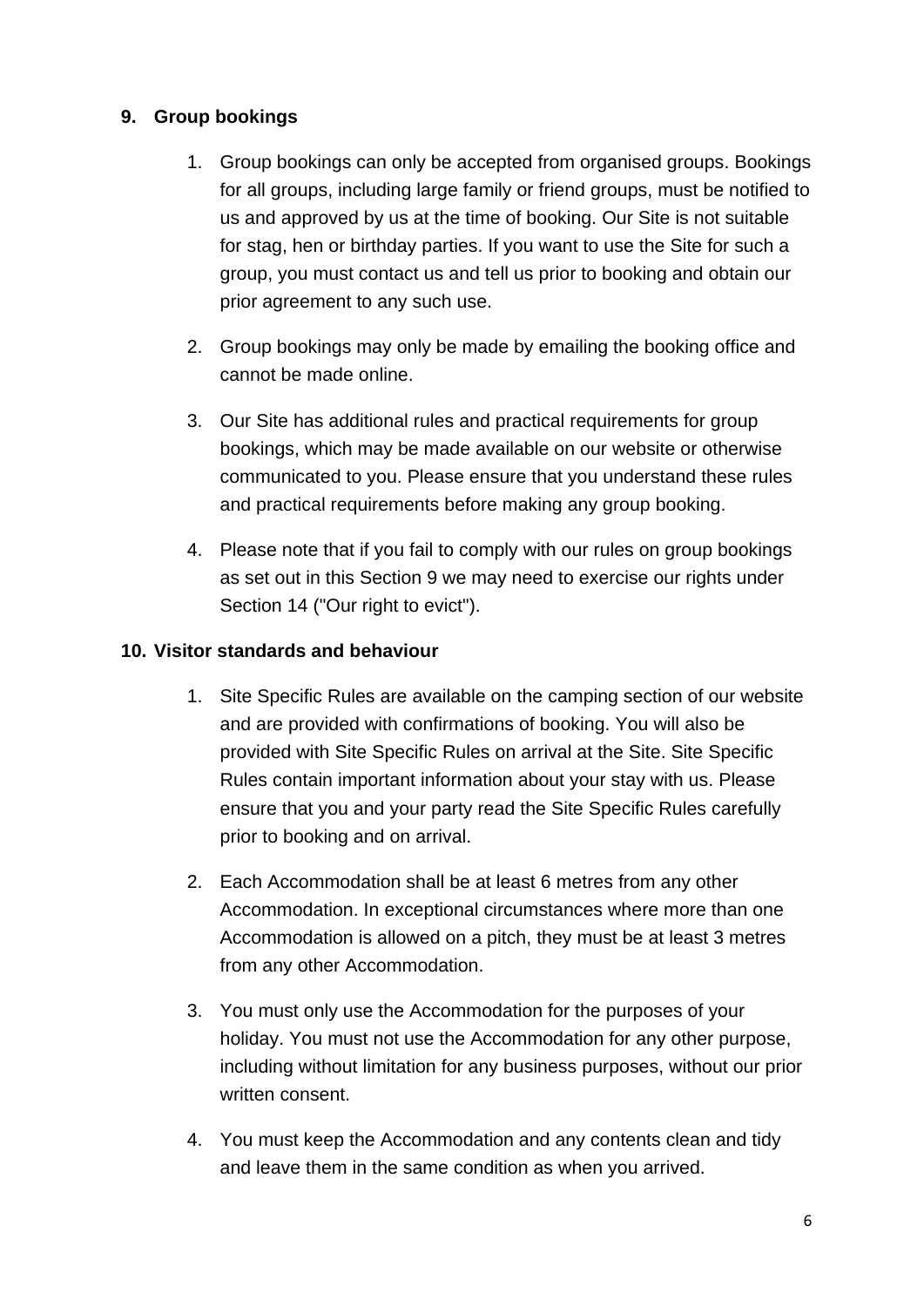- 5. You must not use the Accommodation, or allow it to be used, for any dangerous, offensive, noisy, illegal or immoral activities. You must not cause any nuisance or annoyance to any neighbours or anyone else during your stay.
- 6. Smoking is not permitted in any part of your Accommodation. Please note smoking includes use of vapours and/or e-cigarettes. You and your party must not smoke inside your Accommodation.
- 7. You and your party must not use candles, fireworks or Chinese lanterns at or in your Accommodation.
- 8. You and your party may only use a barbeque on Site if it is placed outside and raised off the ground. You and your party must not use barbeques, gas stoves, or other naked flames and cooking equipment inside the Accommodation.
- 9. Dogs are permitted at our Site. You must tell us at the time of booking if you wish to bring a dog to our Site. We allow a maximum of two dogs per booking. Unfortunately, no other domestic pets are permitted at our Sites.
- 10. Flying of drones at the Accommodation and/or Dalkeith Country Park is not permitted.
- 11. Please note that if you do not comply with the standards and behaviours set out in this Section 10 we may need to exercise our rights under Section 14 ("Our right to evict").

#### **11. Maximum occupancy for your Accommodation**

- 1. You must ensure that the maximum number of persons occupying the Accommodation does not exceed the maximum occupancy limits set out on our website and in the Site Specific Rules. You must not bring additional camp beds to the Accommodation. For the purposes of occupancy limits a child over the age of two is considered an occupant.
- 2. We set maximum occupancy limits in line with the facilities, space and equipment available at the relevant Site and to comply with applicable health and safety and regulatory requirements. As such, we reserve the right to require you to leave the Site (without any compensation or refund) if you exceed the maximum occupancy limits as described in this Section 11.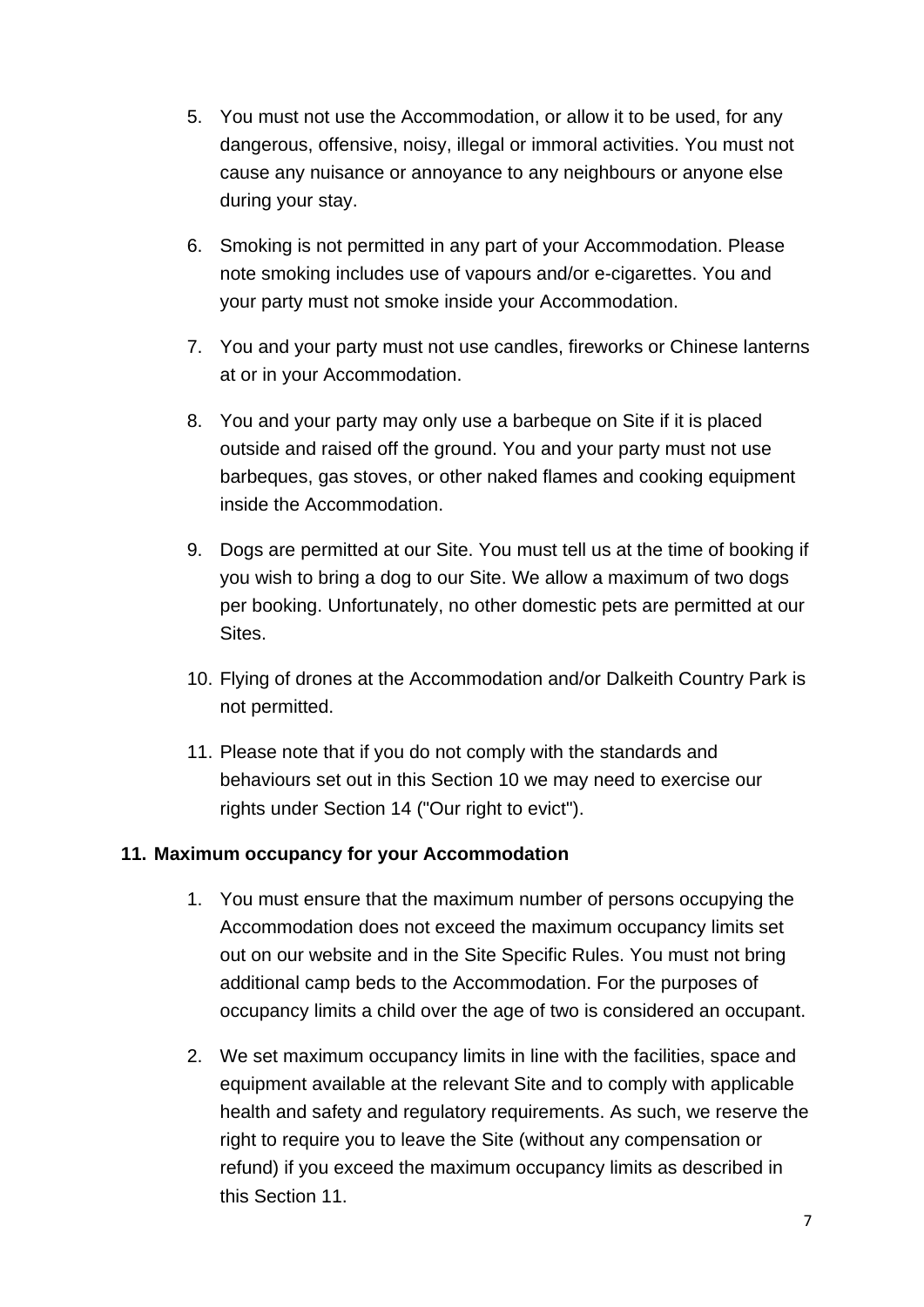#### **12. Damage to the Accommodation or its contents**

- 1. If you discover that anything is missing or damaged on arrival at your Accommodation you must notify us immediately at Reception. If you do not notify us we will assume that you caused the relevant damage or loss.
- 2. You will be responsible for the cost of any damage to the Accommodation or its contents caused by you or by any member of your party or animal brought with you.

# **13. If you have a problem or complaint**

- 1. We take care to ensure that our Accommodation and Site are of a high standard. However, if you have any problems with your Accommodation or Site, please contact the Reception immediately and give us the opportunity to resolve it.
- 2. If you have an unresolved complaint at the end of your stay please contact our Visitor Services Manager, whose contact details are available in the Site Specific Rules. In considering any complaint we will take into account whether we have been given the opportunity to investigate it and put matters right.
- 3. Please note that we will not tolerate any written, verbal or physical abuse towards any of our staff or representatives.

# **14. Our right to evict**

- 1. We may terminate our contract with you and ask you to leave your Accommodation and the Site immediately (without any compensation being payable) if:
	- 1. we consider that you or your party have committed a serious breach of these terms and conditions;
	- 2. we consider that your or your party's behaviour endangers the safety of our visitors or staff;
	- 3. any complaints are made of anti-social or unacceptable behaviour against you or your party;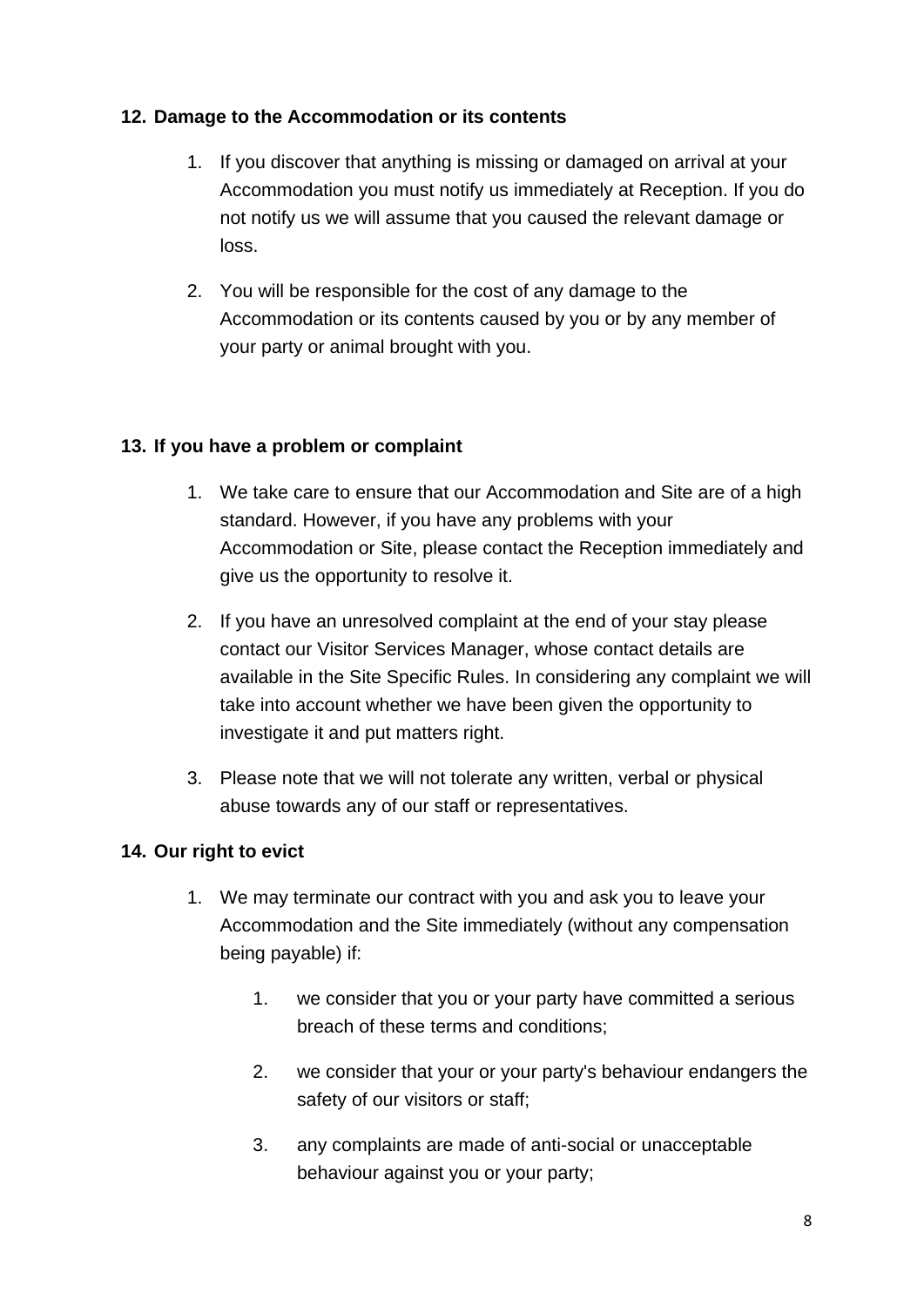- 4. you or your party cause an unreasonable amount of damage to the property or its contents; or
- 5. you exceed the maximum occupancy limit for your Accommodation.

# **15. Our liability to you**

- 1. If we fail to comply with these terms, we are responsible for loss or damage you suffer that is foreseeable as a result of our breach of these terms and conditions or our negligence, but we are not responsible for any loss or damage that is not foreseeable. Loss or damage is foreseeable if it is an obvious consequence of our breach or if it was contemplated by you and us at the time we entered into this contract.
	- 1. Nothing in these terms and conditions is intended to limit our liability for:
	- 2. death or personal injury caused by our negligence;
	- 3. fraud or fraudulent misrepresentation on our part; or
	- 4. any breach of the terms implied by Section 10, 11 and 13 of the Consumer Rights Act 2015.
- 2. Nothing in these terms will affect your legal rights in respect of your booking. For a fuller explanation of your legal rights please visit the Citizens Advice website www.adviceguide.org.uk or call 03454 04 05 06.

# **16. Events beyond our control**

- 1. We will not be responsible for any failure to perform our obligations under these terms and conditions that is caused by an event outside our control.
- 2. An event outside our control means any act or event that is beyond our reasonable control, including without limitation severe weather event, drought, fire, explosion, storm, flood, earthquake, subsidence, epidemic or other natural disaster, strikes or industrial action by third parties, terrorist attack or threat of terrorist attack, war or threat of war, civil commotion, riot, invasion, or failure of public or private telecommunications networks.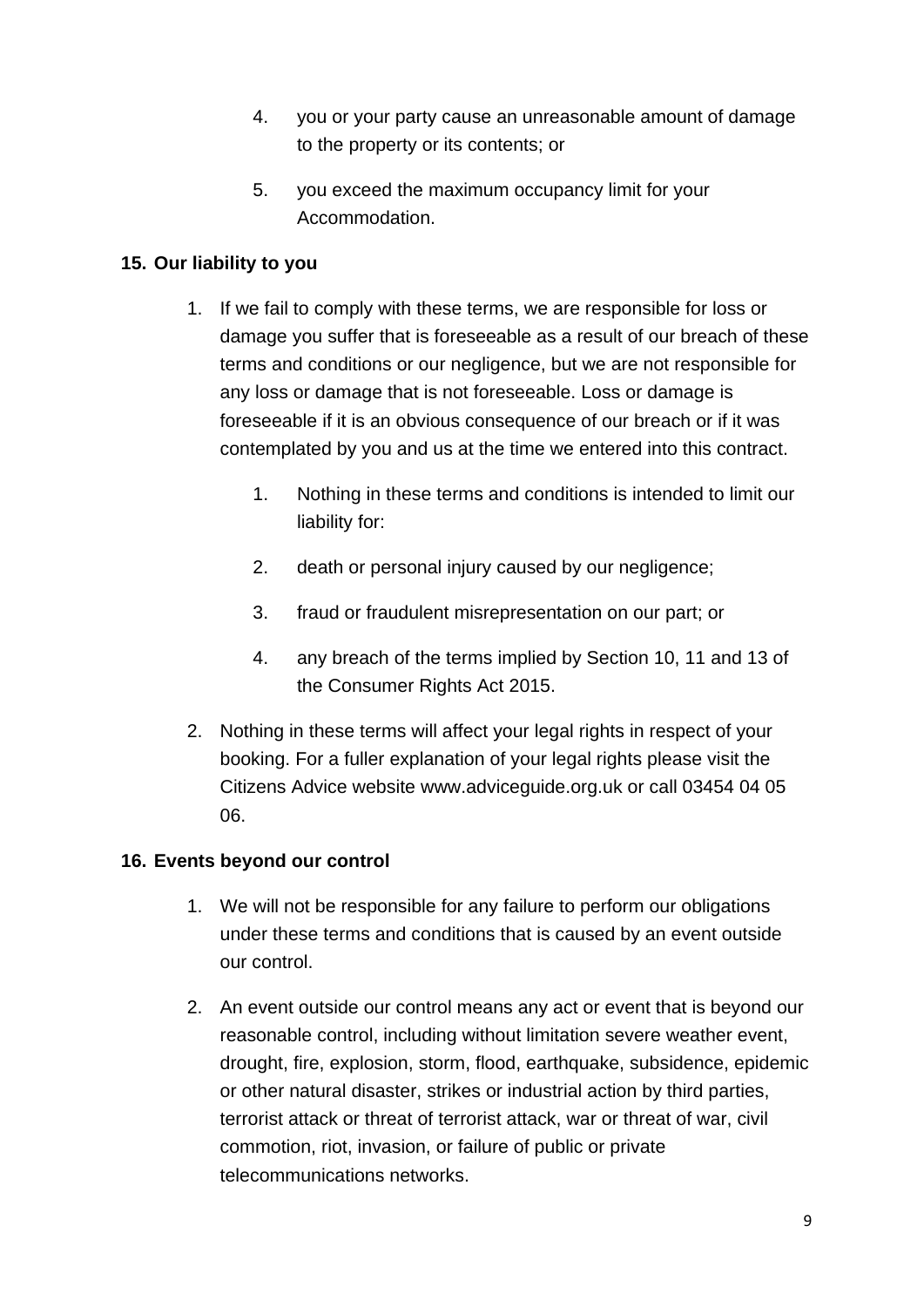# **17. Some practical information for your stay**

- 1. Your check-in and departure times will be set out in your booking confirmation/Site Specific Rules. If you do not leave the Accommodation by the required departure time we reserve the right to charge you a late checkout fee to cover any costs we incur.
- 2. If you leave any of your possessions behind at your Accommodation, please contact us as soon as possible. We reserve the right to charge you for any storage and delivery costs that we incur in relation to your lost property. Camping equipment deemed to be left deliberately will be disposed of immediately. Lost property items will be held for three months, after which it will be disposed of.
- 3. Our Site is in a countryside area and it is important that you and your party do not interrupt or endanger the livelihood of our tenant farmer or those working at the property or on the surrounding land.
- 4. Deer, bats and other wildlife may be present. Any disturbance caused by wildlife should be reported to us immediately and reasonable steps will then be taken to assist. Please remember that bats and badgers are a protected species and it is illegal to interfere with them or their habitat.
- 5. Environmental protection also extends to flora on the Estate. Please remember that Bluebells are a protected plant and it is illegal to interfere with them and/or seek to remove them.

#### **18. Entire Agreement**

- 1. This agreement constitutes the entire agreement between you and us and supersedes and extinguishes all previous promises, representations and undertakings.
- 2. No one other than a party to this contract shall have any right to enforce any of its terms.

#### **19. Data Protection**

1. We may communicate with you from time to time about your booking and your experience with us and will use your data in accordance with our privacy policy.